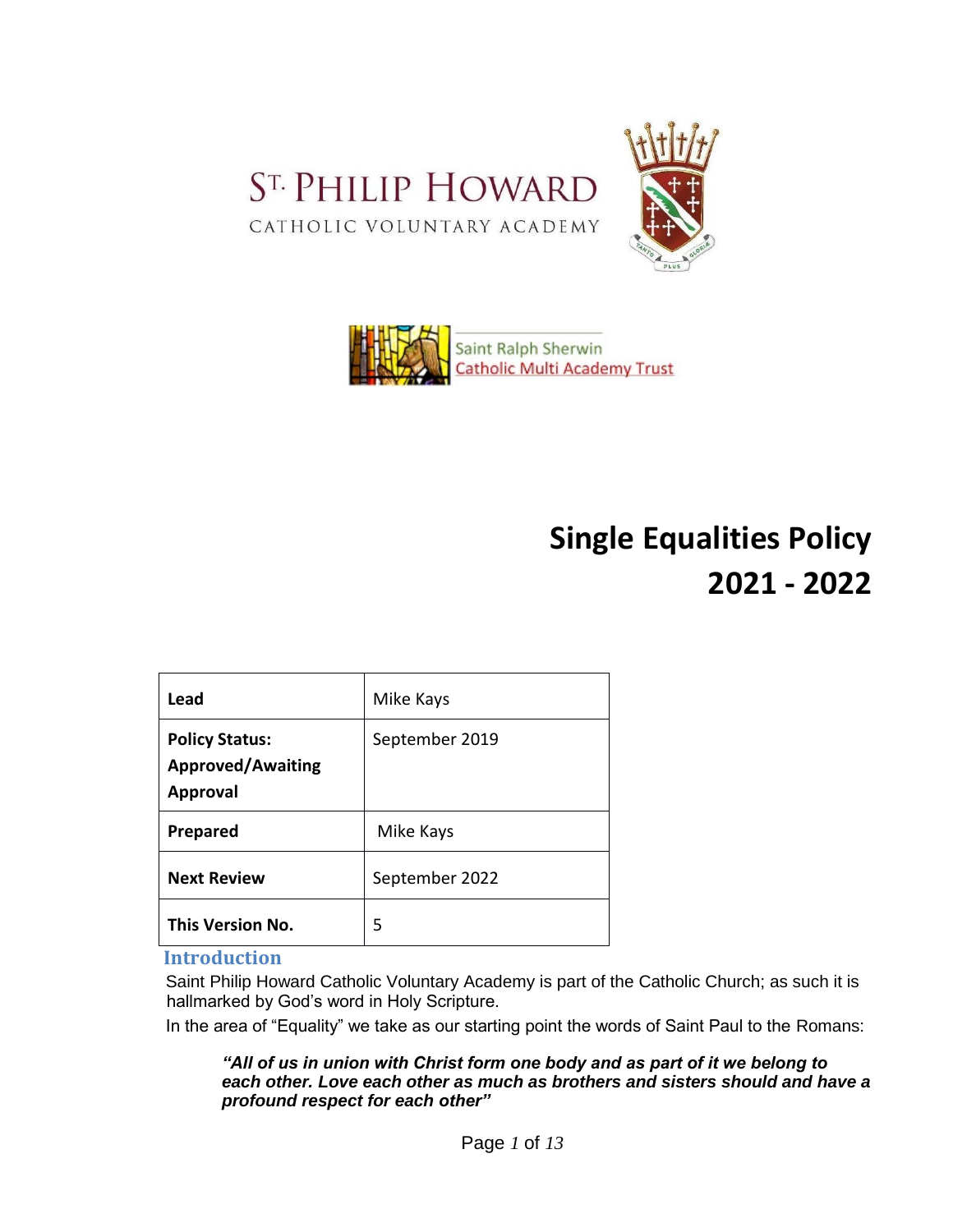Every member of the school is regarded as of equal worth and importance, irrespective of his/her creed, culture, class, race, gender, sexuality or ability.

A good education for all our pupils is possible only if equal opportunities practices are an integral feature of all aspects of the life of the school Equalities practices should be evident in: -

- $\mathbb{\Omega}$  The formal curriculum (the programme of lessons)
- $\mathbb{\Omega}$  The informal curriculum (extra-curricular activities)

 $\mathbb{\Xi}$  The hidden curriculum (the ethos of the school, the quality of personal relationships etc;)

All members of the school should be aware of our single equalities policy; this includes pupils, teaching and non-teaching staff, governors, parents, carers and the wider community.

## **Guiding Principles**

In fulfilling the legal obligations referred to by the legal framework outlined at the end of this document, we are guided by seven key principles:

- *1.* **All learners and their parents/carers are of equal value**
- *2.* **We recognise, respect and value difference**
- *3.* **We foster positive attitudes and relationships and a shared sense of cohesion andbelonging**
- *4.* **We ensure policies and procedures should benefit all employees and potential employees, for example in recruitment and promotion and in continual professionaldevelopment**
- *5.* **We aim to reduce and remove inequalities and barriers that already exist**
- *6.* **When constructing a policy, we aim to consult and involve all those groups affected by it in its design and review**
- *7.* **All policies and activities should benefit society as a whole both locally and nationally fostering greater social cohesion and greater participation in public life**

## **Integrating the Principles into Our Key Areas**

## **Creed**

 $\mathbb{R}$  As a Catholic Academy, we acknowledge that members of the school come from diverse backgrounds: some have no religious faith; others are committed to a greater or lesser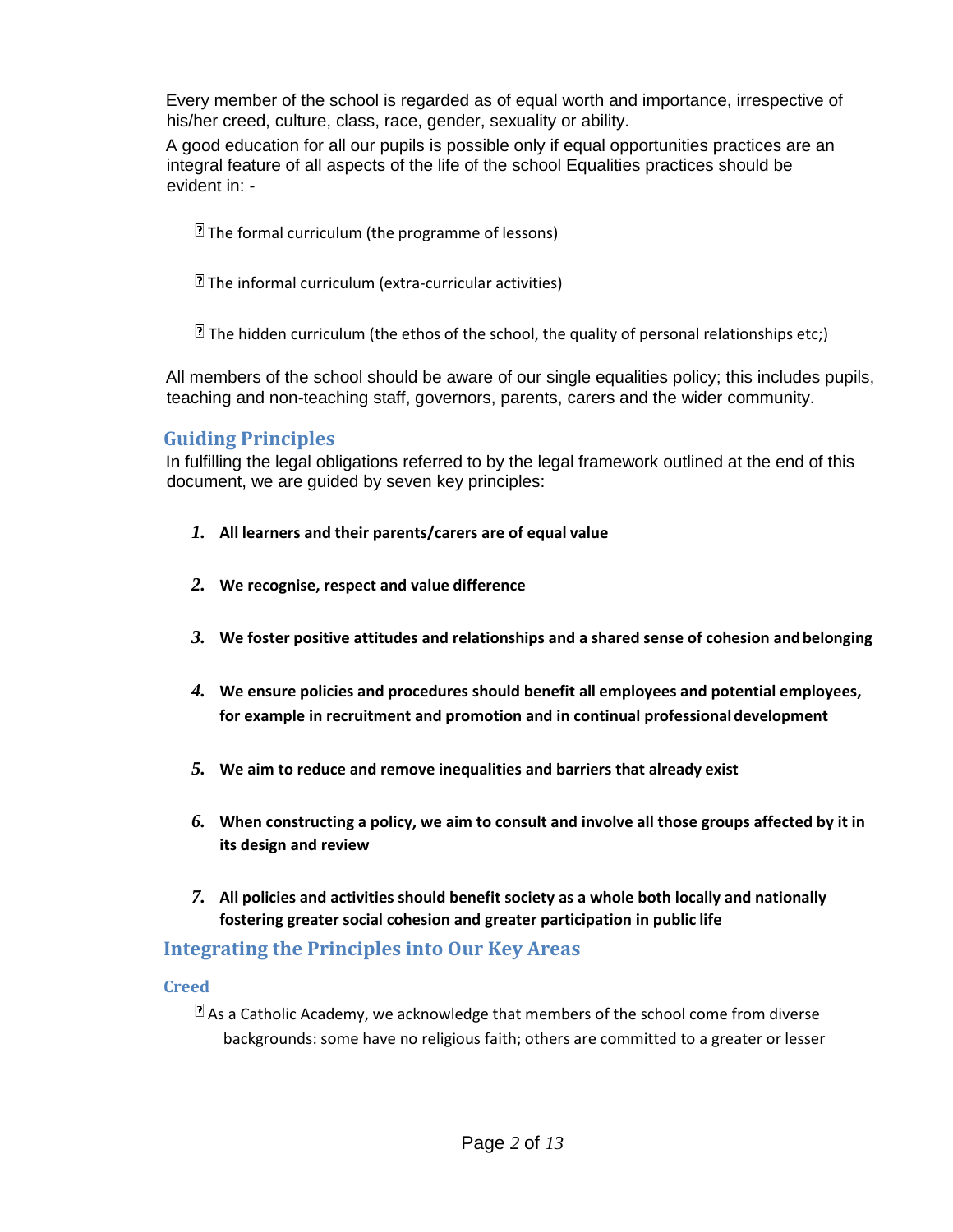extent to a variety of religions. We seek to promote an ethos of tolerance based on understanding of and respect for the beliefs and practices of others

- $\mathbb{\Xi}$  We are happy for pupils to wear special forms of dress where these are an essential part of their religious or cultural background unless these contravene health and safety policy and practices
- $\mathbb{\Omega}$  As a Catholic Academy the pastoral education of our students is considered of high importance. However with regard to teaching Religious Education, we consider the role of the teacher is to encourage good moral values and kindness to others
- $\mathbb{\Omega}$  We take opportunities to maximise positive impacts and minimise negative aspects of our policies by reducing and removing inequalities and barriers that may already exist between people of different religious backgrounds
- $\mathbb E$  We aim to involve people from a wide range of religious backgrounds in the design and review of policies which affect them by direct invitation to comment or posting the policy on the website and invite contribution
- $\mathbb{\Omega}$  We intend that our policies and activities should benefit society as a whole, both locally and nationally, by fostering greater community cohesion and greater participation in the public life of people with a wide range of religious backgrounds
- $\mathbb E$  Treating people equally does not necessarily involve treating them the same. We need to differentiate as appropriate. We do not discriminate but as appropriate, take into account difference in religion

## **Culture**

 $\overline{R}$ 

 $\mathbb{\Omega}$  We value the history, experience and contribution of our multicultural community and seek to express this in the curriculum and life of our school; all members should feel that their language or dialect is valued and that bilingualism is regarded as advantageous. We try to counter negative, patronising and stereotypical views; a prime cause of prejudice is ignorance and misunderstanding

 $\mathbb{\Omega}$  We understand the need to be different without being excluded

Our policies, procedures and activities must not discriminate but are differentiated as appropriate to ensure that people from different cultural backgrounds and experiences of prejudice are recognised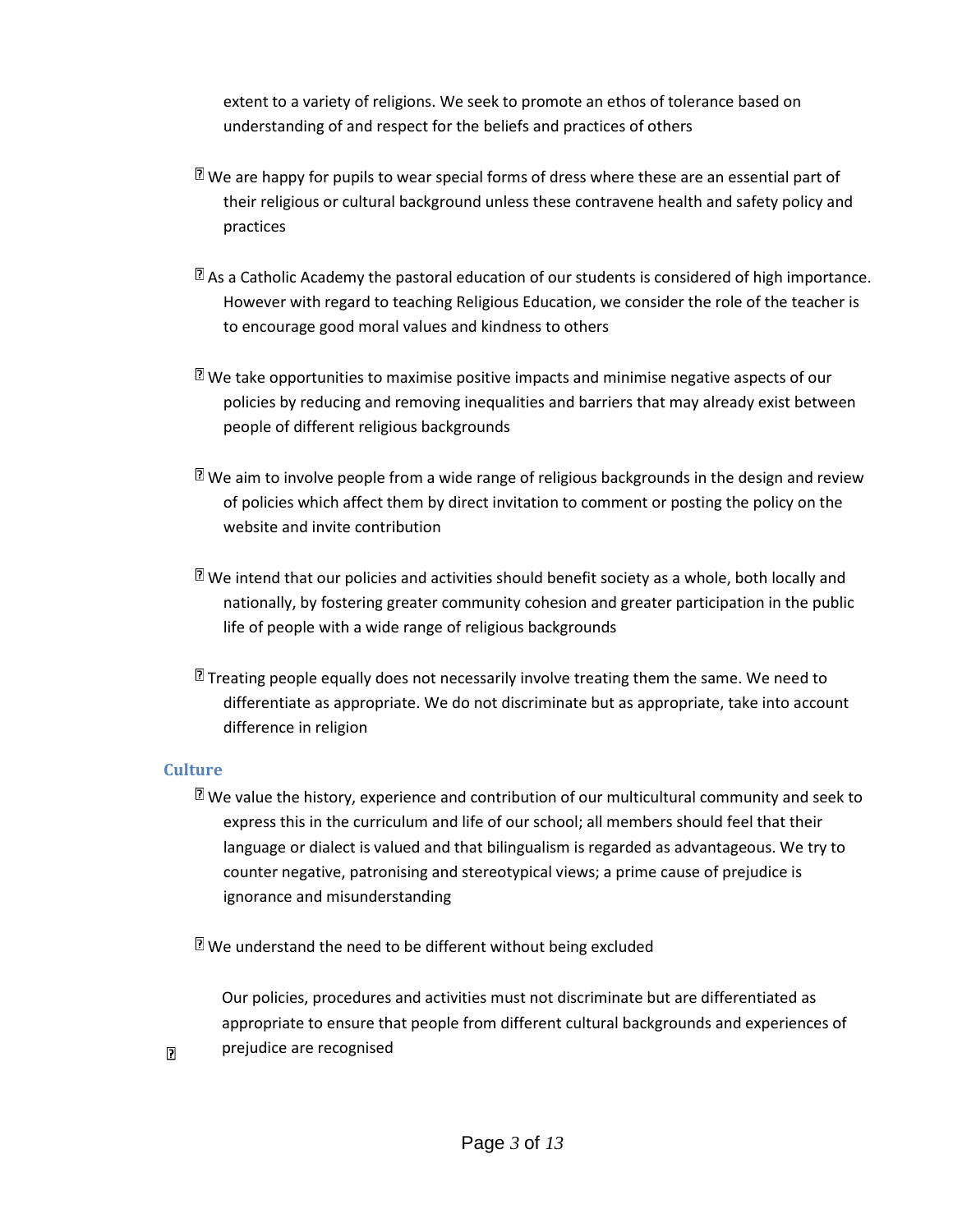Policies, procedures and activities should promote positive interaction, good relations and dialogue between groups and communities different from each other in terms of ethnicity, culture, national origin or status and an absence of prejudice related bullying and incidents  $\boxed{2}$ We take opportunities to maximise positive impacts and minimise negative aspects of our policies by reducing and removing inequalities and barriers that may already exist between people of different ethnic and cultural backgrounds

- $\mathbb{\Omega}$  We aim to involve people from a wide range of ethnic and cultural backgrounds in the design and review of policies which affect them, by direct invitation to comment or posting the policy on the website and invite contribution
- $\mathbb E$  We intend that our policies and activities should benefit society as a whole, both locally and nationally, by fostering greater community cohesion and greater participation in the public life of people with a wide range of ethnic and cultural backgrounds

#### **Socio-Economic Status**

- $\mathbb E$  We recognise the inequalities of opportunity which exist within society for individuals and groups and are determined to take positive action to enable every individual to raise his/her self-esteem, expectations and performance so as to have wider choices in life
- $\mathbb{\Xi}$  We intend that our policies should benefit society as a whole, both locally and nationally by fostering greater social cohesion and greater participation in public life
- $\mathbb{\Omega}$  We acknowledge that members of the school come from diverse cultural, racial and socioeconomic backgrounds and we endeavour to foster an atmosphere of mutual respect in order to help promote a school and a society in which there is social, religious and racial harmony
- $\mathbb{\Omega}$  We take opportunities to maximise positive impacts and minimise negative aspects of our policies by reducing and removing inequalities and barriers that may already exist between people of different socio-economic backgrounds
- $\mathbb{\Omega}$  We aim to involve people from a wide range of socio-economic backgrounds in the design and review of policies which affect them by direct invitation to comment or posting the policy on the website and invite contribution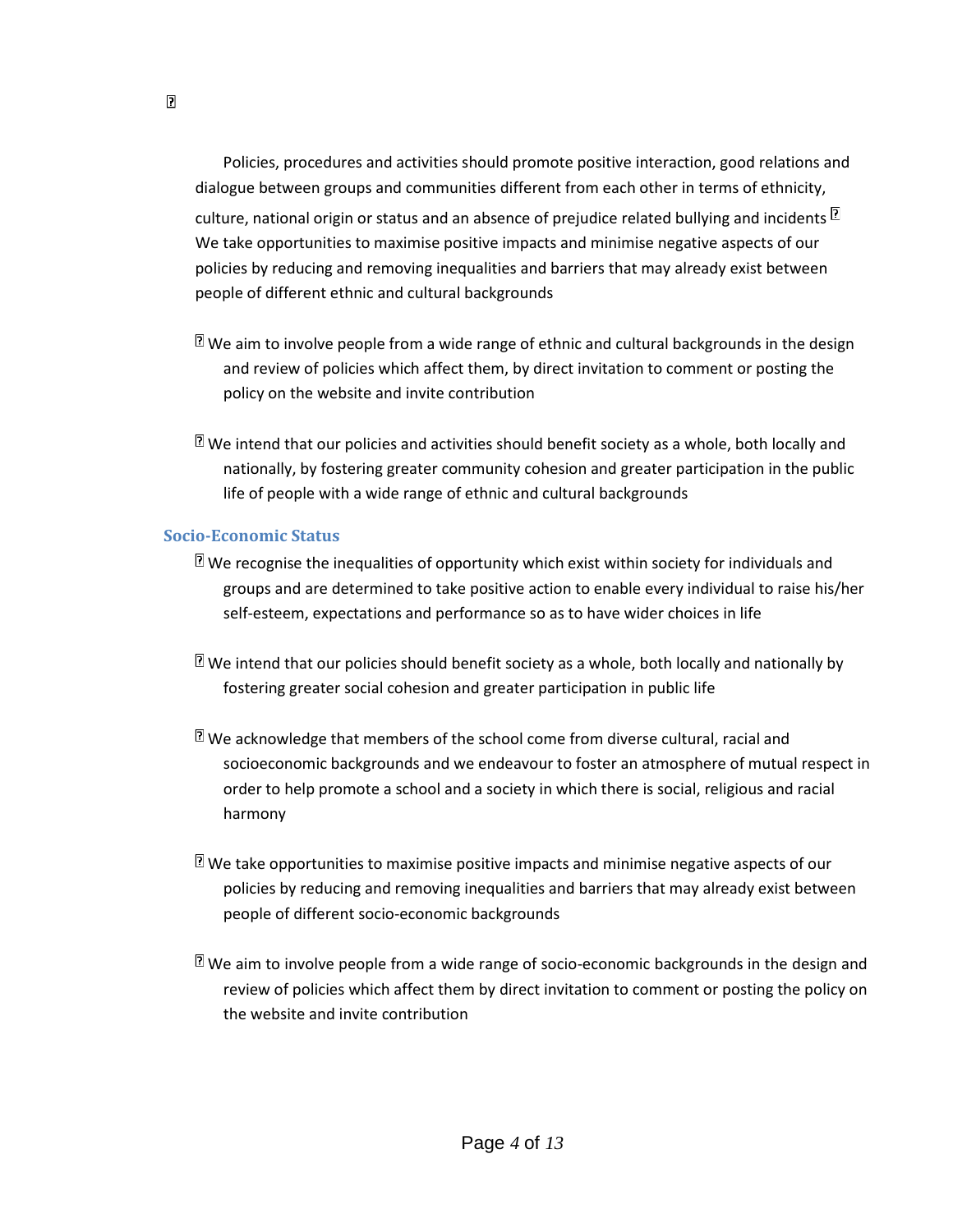P. We intend that our policies and activities should benefit society as a whole, both locally and nationally, by fostering greater community cohesion and greater participation in the public life of people with a wide range of socio-economic backgrounds

Treating people equally does not necessarily involve treating them the same, we need to differentiate as appropriate. We do not discriminate but as appropriate, take into account difference in life experience, outlook and background

#### **Ethnicity**

 $\mathbb{\Omega}$  We will not tolerate racist behaviour in any form

- $\mathbb{\Omega}$  We acknowledge that members of the school come from diverse cultural, racial and socioeconomic backgrounds and we endeavour to foster an atmosphere of mutual respect in order to help promote a school and a society in which there is social, religious and racial harmony
- $\mathbb{\Xi}$  We take opportunities to maximise positive impacts and minimise negative aspects of our policies by reducing and removing inequalities and barriers that may already exist between people of different ethnic, cultural and religious backgrounds
- $\mathbb{\Xi}$  We aim to involve people from a wide range of ethnic and cultural backgrounds in the design and review of policies which affect them by direct invitation to comment or posting the policy on the website and invite contribution
- $\mathbb{\Omega}$  We intend that our policies and activities should benefit society as a whole, both locally and nationally, by fostering greater community cohesion and greater participation in the public life of people with a wide range of ethnic and cultural backgrounds
- $\mathbb E$  Treating people equally does not necessarily involve treating them the same, we need to differentiate as appropriate. We do not discriminate but as appropriate, take into account difference in ethnicity so that different cultural backgrounds and experiences of prejudice are recognised

#### **Gender**

 $\mathbb{E}$  As a school, we accept that there are gender inequalities in our society which impose limits on expectations and behaviour, so we constantly examine our curriculum procedures and materials for gender bias or inequality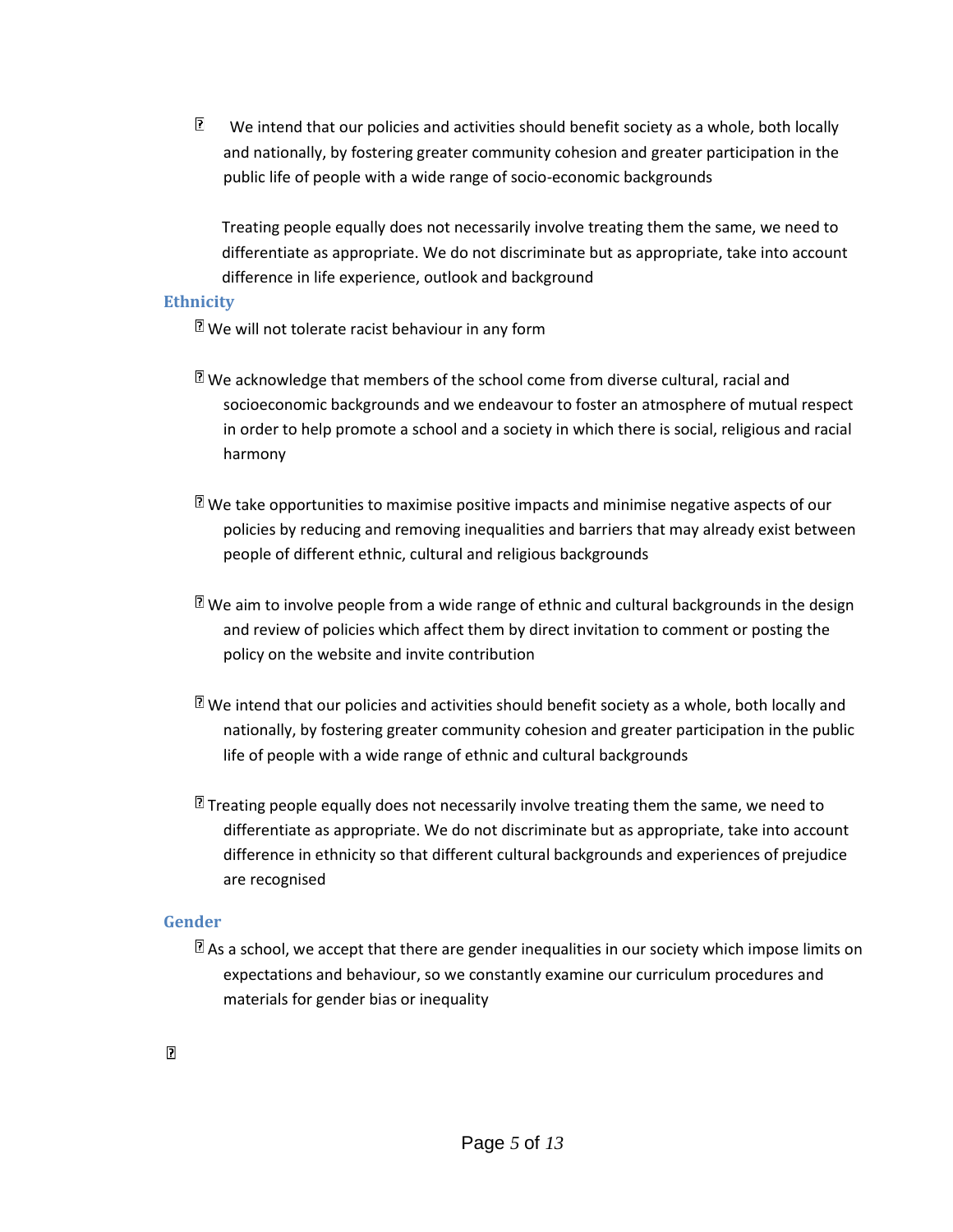B. We encourage pupils to be aware of the rigid sex stereotypes presented by for example, the media. We try to ensure that our resources include non-sexist books which value the achievements of both sexes equally

 $\mathbb{\Omega}$  We are committed to providing a curriculum which avoids unnecessary historical gender divisions. All pupils experience subjects previously considered to be suitable for single sex

 $\mathbb{\mathbb{R}}$  We try to ensure that teachers allocate their time fairly between sexes

 $\mathbb{\Omega}$  We try to ensure that all pupils have opportunities working with pupils from both sexes

We try to ensure that we break down traditional sex stereotypes We try to ensure that pupils have opportunities for examining their own preconceived ideas of gender roles

 $\mathbb{\Xi}$  We try to ensure that pupils are given the opportunity to pursue less conventional subjects

( e.g. Food technology for boys or design technology for girls ) We try to ensure that whenever possible, classes have equal numbers of boys and girls, unless evidence shows that this is not beneficial for learning

 $\mathbb{\Omega}$  We try not differentiate between the sexes in respect of our school uniform

- $\mathbb{\Omega}$  We try to avoid stereotyped assumptions about the behaviour of boys and girls as these can often influence identification and assessment procedures
- $\mathbb E$  Treating people equally does not necessarily involve treating them the same, we need to differentiate as appropriate. We do not discriminate but as appropriate, take into account difference in gender so that the different needs of girls and boys, and women and men are recognised
- $\mathbb{\Omega}$  We take opportunities to maximise positive impacts and minimise negative aspects of our policies by reducing and removing inequalities and barriers that may already exist between people of different genders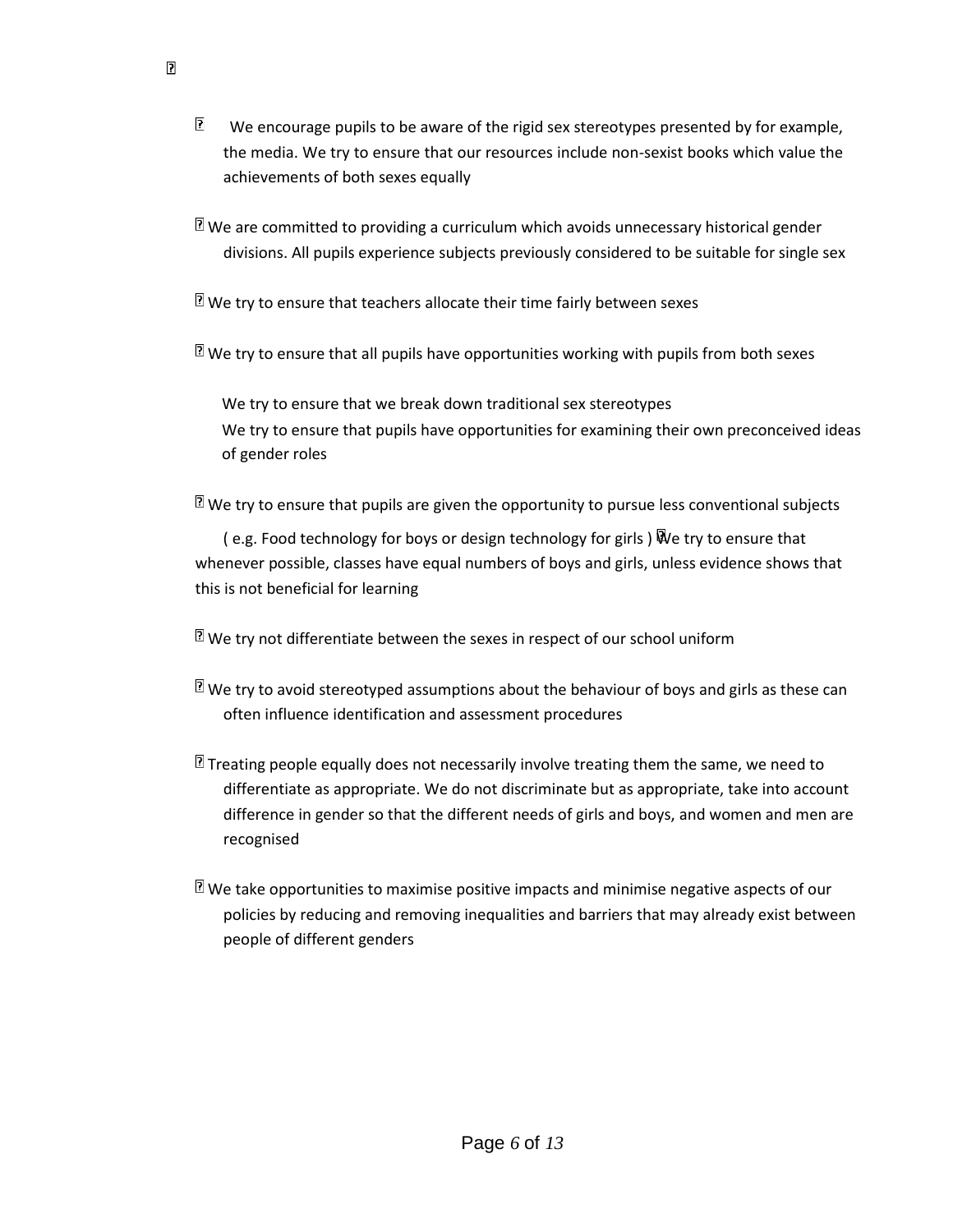- $\overline{2}$ We aim to involve both males and females in the design and review of policies which affect them by direct invitation to comment or posting the policy on the website and invite contribution
- $\mathbb{\Xi}$  We intend that our policies and activities should benefit society as a whole, both locally and nationally, by fostering greater community cohesion and greater participation in the public life of people of different genders
- $\mathbb E$  The governing body regularly reviews attainment levels and learning outcomes of boys and girls, monitoring the difference. They frequently seek advice and implement strategies to differentiate needs to ultimately pursue equality in learning and attainment
- Policies, procedures and activities should promote mutual respect between boys and girls, women and men and an absence of sexual harassment

## **Sexuality**

 $\mathbb{\Omega}$  As a school, we make no assumptions about the sexuality of any of our members **In our curricula, sexuality is taught in accordance with the teachings of the Catholic** Church and within the context of loving relationships. Whilst heterosexual relationships are the most common in our society, we acknowledge that a small but significant number of our pupils may develop a homosexual or bisexual orientation.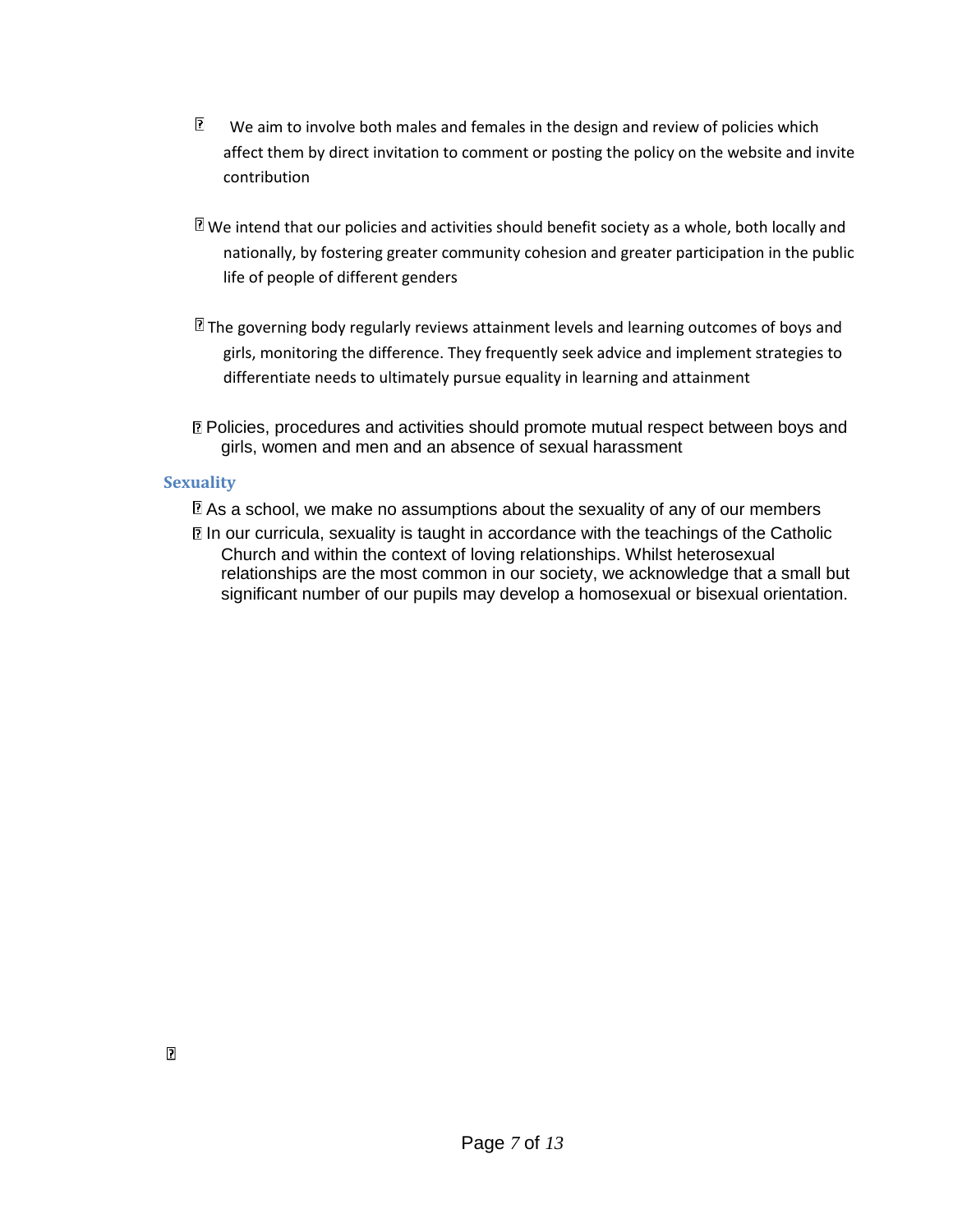Pupils' questions are answered as they arise as honestly, factually and nonjudgementally as possible

- **Derogatory name calling (of any sort) is unacceptable**
- Policies, procedures and activities should promote mutual respect between boys and girls, women and men and an absence of sexual harassment
- $\mathbb E$  Treating people equally does not necessarily involve treating them the same; we need to differentiate as appropriate. We do not discriminate but as appropriate, take into account difference in sexuality

## **Disability**

- We welcome pupils with additional needs (learning and physical). We undertake to assess and meet the need of all our pupils as far as we are able. We aim to create a happy and educationally exciting environment in which all pupils can prosper
- Because pupils develop at different rates for different activities, we adopt a childcentred approach to learning which is based on each pupil's needs
- **Pupils with additional needs constitute a very diverse group: they include pupils with** physical, emotional, behavioural, sensory or learning needs. We acknowledge that especially able students have additional needs too.
- We seek assistance from a wide range of agencies where appropriate: for example speech and language therapists, occupational therapists, medical practitioners, social workers, psychologists etc:
- We try to ensure that pupils with additional needs are facilitated in participating in schools curriculum to the fullest possible extent
- We liaise with our feeder primary schools to establish the needs of new pupils and ensure preparation for their transition is the best possible
- We try to make reasonable adjustments to ensure pupils with additional needs are treated equally
- We intend that our policies, procedures and activities should promote positive attitudes towards people with additional needs, good relations between those with and without additional needs and an absence of harassment of people with additional needs
- $\mathbb{\Omega}$  We take opportunities to maximise positive impacts and minimise negative aspects of our policies by reducing and removing inequalities and barriers that may already exist between people of different abilities
- $\mathbb{\Omega}$  We aim to involve people from a wide range of abilities in the design and review of policies which affect them by direct invitation to comment or posting the policy on the website and invite contribution
- $\mathbb E$  We intend that our policies and activities should benefit society as a whole, both locally and nationally, by fostering greater community cohesion and greater participation in the public life of people with a wide range of abilities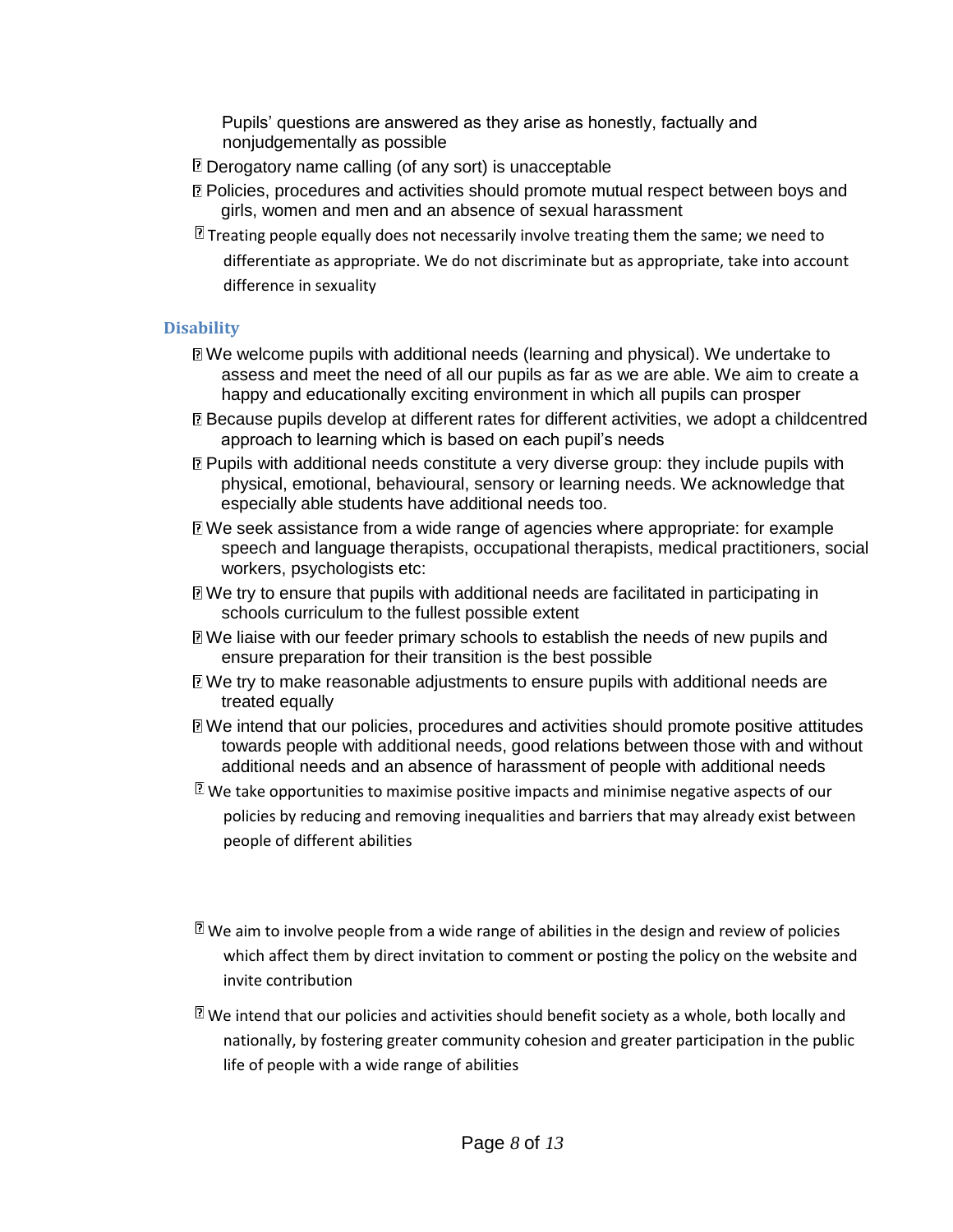Treating people equally does not necessarily involve treating them the same, we need to differentiate as appropriate. We do not discriminate but as appropriate, take into account difference in abilities and experiences of prejudice are recognised

 $\mathbb E$  We welcome all parents, carers and those in the wider community who have additional needs, we aim where possible to assess and accommodate their requirements

## **Equal Opportunities and the School Structure**

**Recruitment and Selection** We endorse in full the Derbyshire County Council's Equal Opportunities in Employment Policy

- $\mathbb{\mathbb{Z}}$  The school's staff development and recruitment and selection policies are based on good single equalities practice
- We ensure that policies and procedures should benefit all employees and potential employees for example in recruitment, promotion and continual professional development whatever their ability, ethnicity, culture, religious affiliation, national origin, national status, gender or sexuality
- As a Catholic Voluntary Aided School we unequivocally state that our admissions criteria will give precedence to Catholic applicants and that we will allow the Catholic Bishops' Conference of England and Wales guidance on the appointment of staff

## **Action Plans**

 $\mathbb{\overline{B}}$ We recognise that the actions resulting from this policy are what make a difference  $\mathbb{\overline{B}}$ We acknowledge the importance of the effective links with feeder primary schools in monitoring and furthering the progress of this policy

- The school identifies vulnerable groups and aims to make reasonable adjustments and put in place intervention strategies to support progress
- Each year we put in place an action within the schools improvement/development plan, setting out specific actions and projects to implement this policy
- All subject areas across the school develop a range of intervention strategies where lack of progress has been identified for individual students in vulnerable groups and appropriate action is taken to address the balance and then monitored All success achieved is celebrated and rewarded
- $_{\text{p}}$  Where progress is slow or stalled monitoring is continued and further strategies are implemented

## **The Curriculum**

We keep the curriculum, subject or area under review in order to ensure that the seven guiding principles are reflected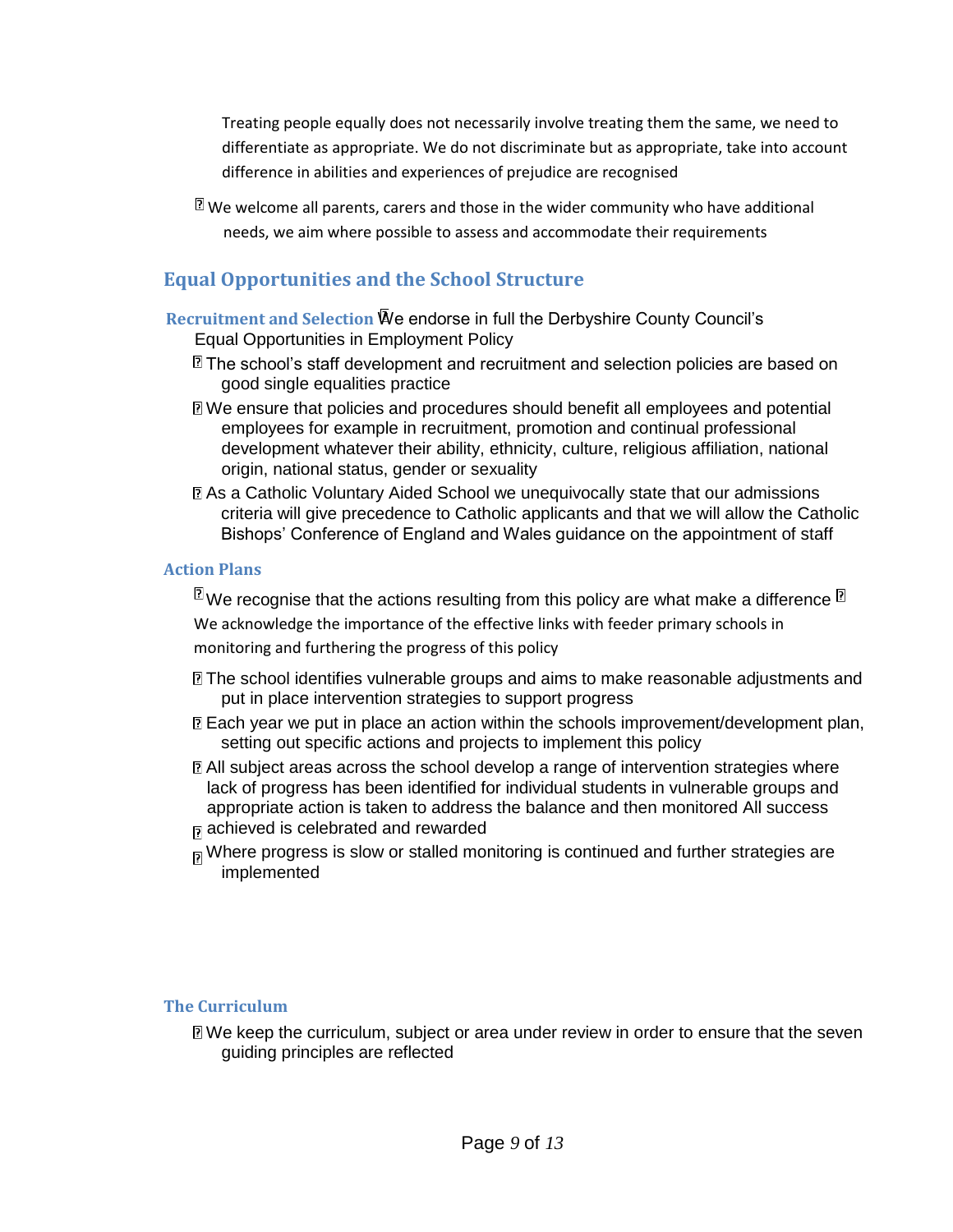Each department's workings are based on the principles and practices of the Single Equalities Policy and is reflected in their schemes of work, planning and assessment criteria

## **Ethos and Organisation**

- We ensure that the guiding principles apply to the full range of policies and practices including those concerned with:
	- Learners' progress, attainment and achievement Learners' personal development, welfare and well-being
	- Teaching styles and strategies
	- Admissions and attendance
	- Staff recruitment, retention and professional development
	- Care, guidance and support
	- Behaviour, discipline and exclusions
	- Working in partnership with parents, carers and guardians
	- Working with the wider community

## **Addressing Prejudice and Prejudice Related Bullying**

- The school is opposed to all forms of prejudice which stand in the way of fulfilling the legal duties referred to within the legal framework (See end of document)
- **The school is opposed to prejudices around ability or additional needs**
- The school is opposed to prejudices around Racism, Xenophobia, including those directed towards religious groups such as anti-Semitism and Islamophobia and those directed at travellers, migrants, refugees and those seeking asylum.
- **The school is opposed to prejudices reflecting sexism and homophobia**
- **There is guidance for staff on how prejudice-related incidents should be identified,** assessed, recorded and dealt with
- We take seriously our obligation to report regularly to the local authority about numbers, types and seriousness of prejudice-related incidents at our school and how they are dealt with
- The school works closely with other schools in the local area and with the local Community Police Department to improve Community Cohesion not only locally but nationally

## **Roles and Responsibilities**

- **If** The governing body is responsible for ensuring that the school complies with legislation and that this policy and its related procedures and action plan are implemented A
- $_{\overline{D}}$  member or members of the governing body has a watching brief regarding the implementation of this policy
- $\mathbb D$  The headteacher is responsible for implementing the policy; for ensuring all staff are aware of their responsibilities; are given appropriate training and support and for taking appropriate action in any cases of unlawful discrimination
- A senior member of staff (The Deputy Head Teacher) has day-to-day responsibility for co-ordinating implementation of the policy All staff are expected to:

Promote an inclusive and collaborative ethos in their classroom Deal with any prejudice-related incidents that may occur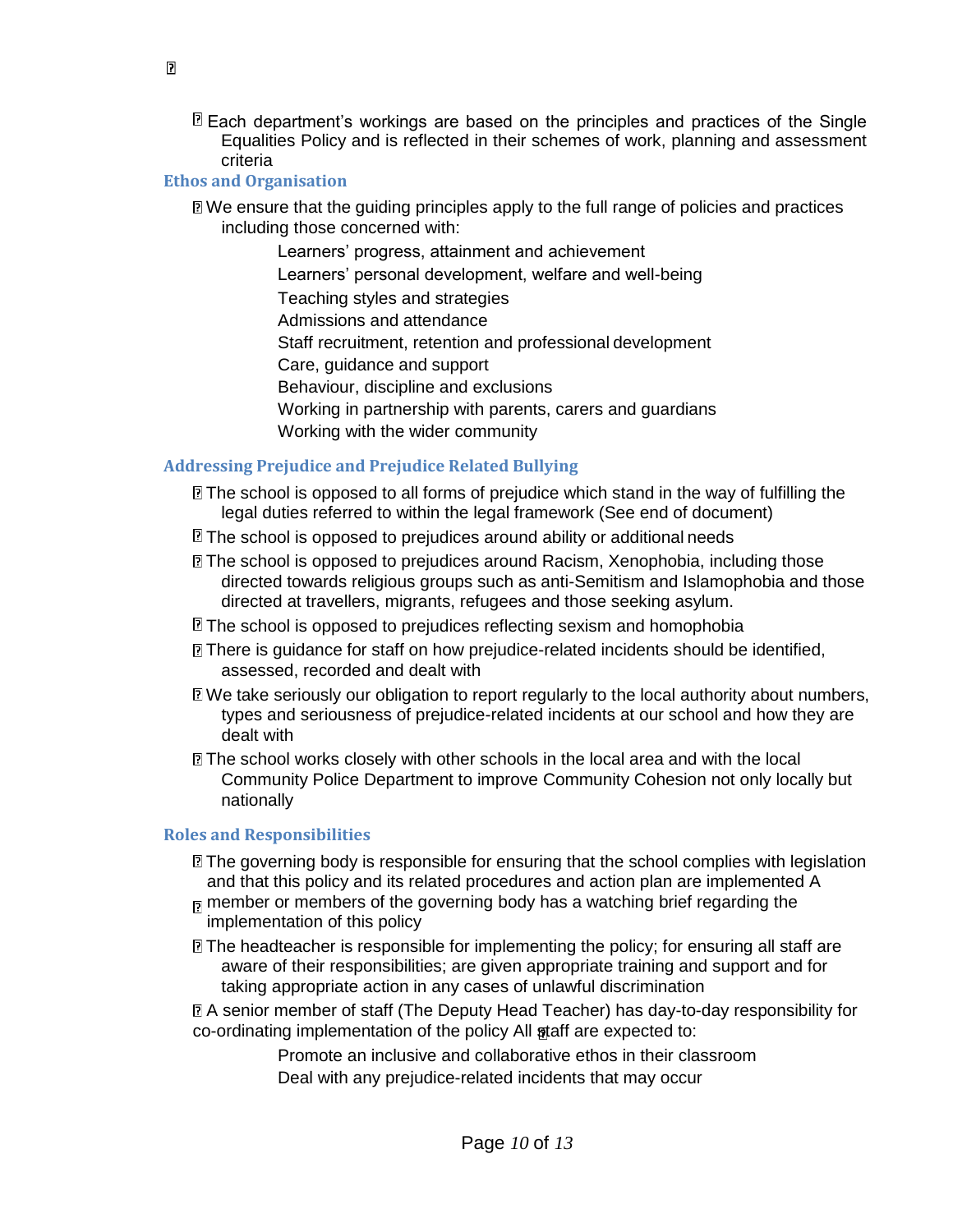Plan and deliver curricula and lessons that reflect the Guiding Principles Support pupils in their classroom for whom English is an additional language Keep up to date with Equalities Legislation relevant to their work All **pupils are expected to:**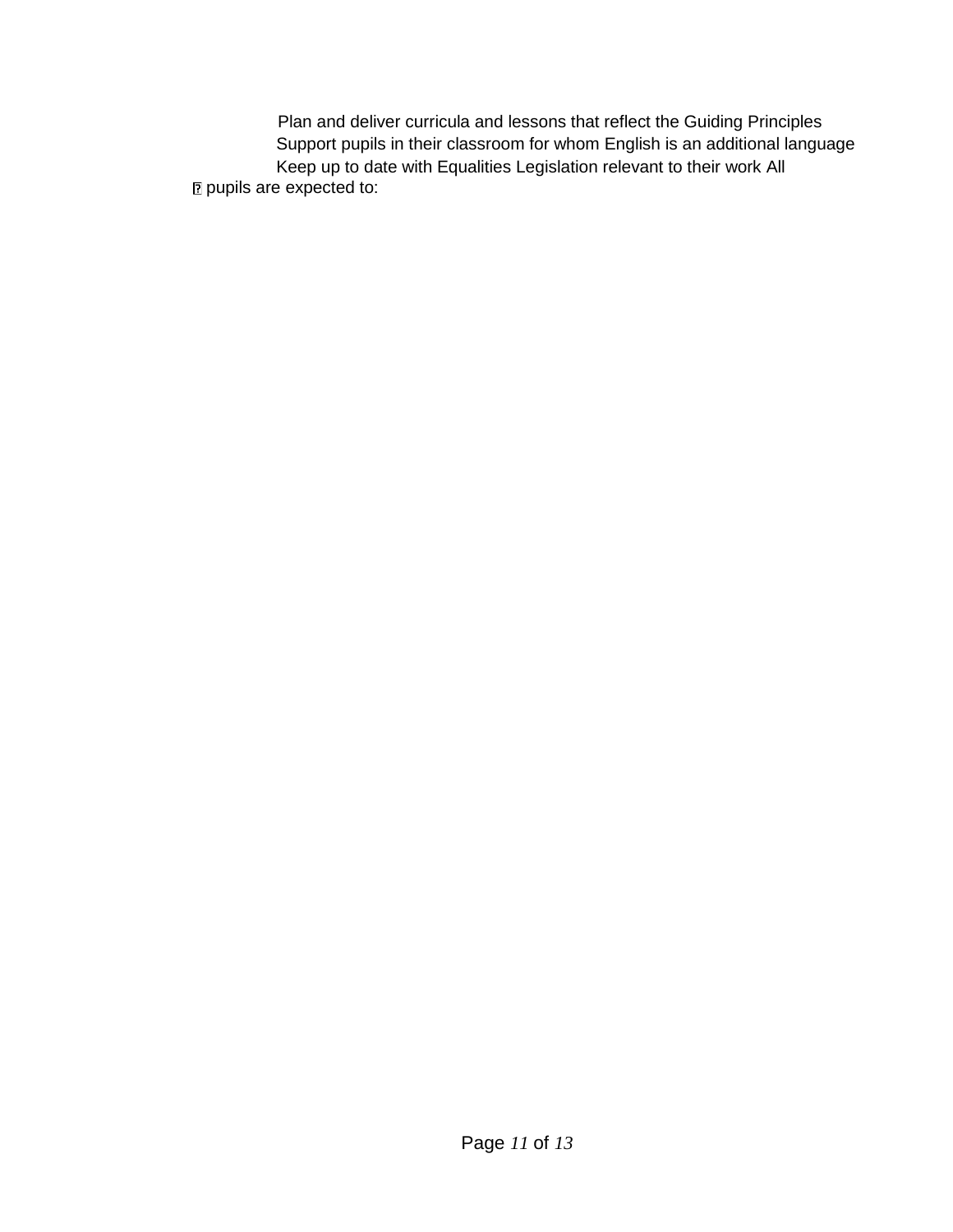Promote an inclusive and collaborative ethos in their classroom Deal with any prejudice-related incidents that may occur Know, be aware and follow the single equalities policy Support the school council in all aspects of equality Promote and support community cohesion at local, national and international level

#### **Information and Resources**

- We ensure that the content of this policy is known to all staff, governors and as appropriate, to all pupils and their parents, carers and associated agencies
- All staff and governors have access to a selection of resources which discuss and explain concepts of equality, diversity and community cohesion in appropriate detail

#### **Religious Observance**

We respect the religious beliefs and practices of all staff, pupils, parents and carers and comply with reasonable requests relating to religious observance and practice

#### **Staff Development and Training**

We ensure that all staff, teaching and non teaching receive appropriate training and opportunities for professional development, both as individuals and as groups or teams

#### **Breaches of Policy**

Breaches of this policy will be dealt with in the same ways that breaching of other school policies are dealt with, as determined by the headteacher and the governing body

#### **Monitoring and Evaluation**

- We collect, study and use quantitative and qualitative data relating to the implementation of this policy and make adjustments as appropriate
- **In particular we collect, analyse and use data in relation to achievement, broken down** as appropriate according to abilities and additional needs, ethnicity, culture, language, religious affiliation, national origin, national status, gender and other vulnerable groups as identified by the school
- We use the data collected to form strategies for improvement to try to ensure equality in learning

#### **Legal Framework**

 $\mathbb{\mathbb{Z}}$  We welcome our duties under the "Disability Discrimination Acts 1995 and 2005"; the "Race Relations Act 1976" as amended by the "Race Relations Amendment Act 200";